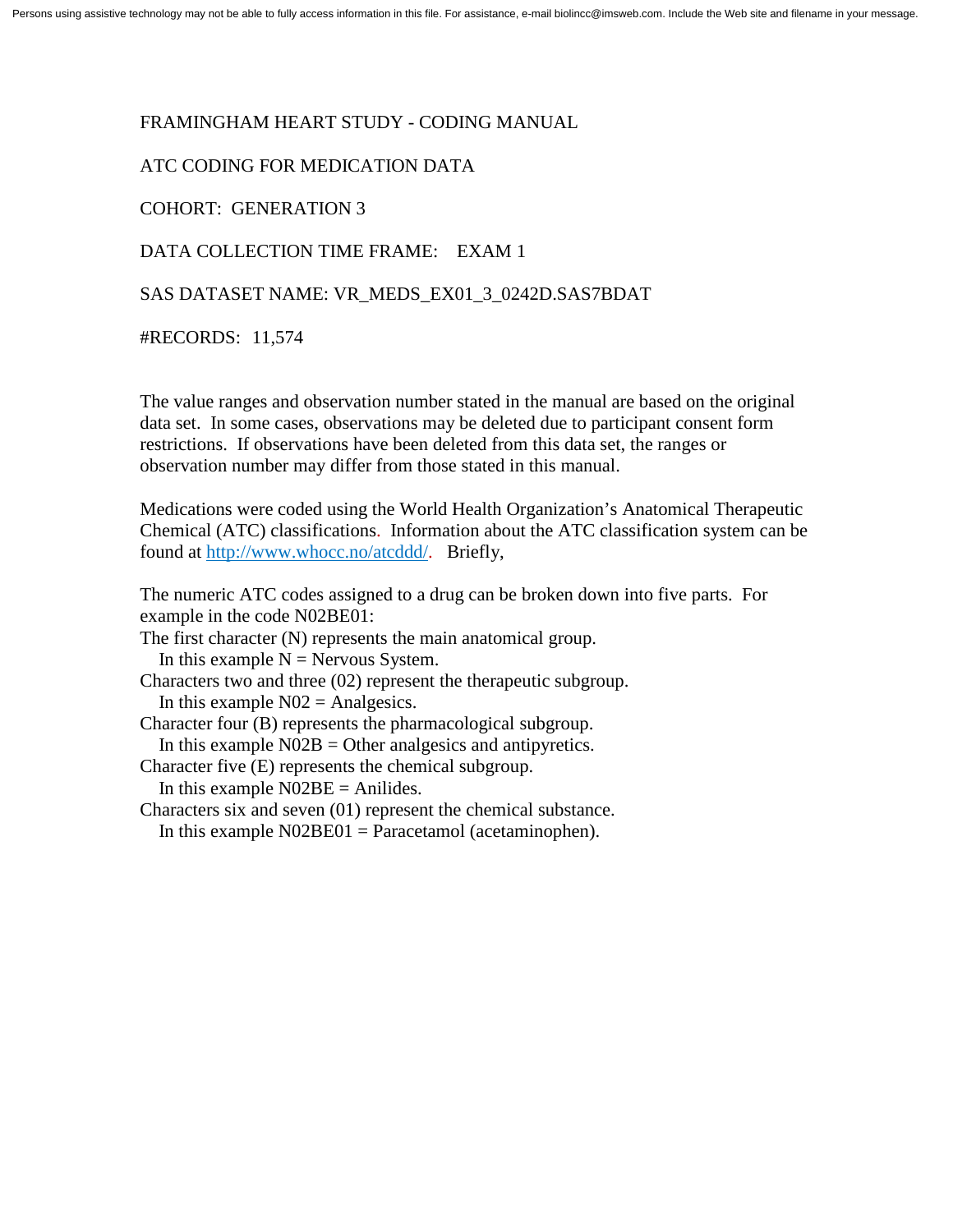If a medication consists of multiple compounds, all unique compounds were coded leaving up to four codes per medication in the coded database (variable names = atc\_cod1,…,atc\_cod4). There were a few exceptions including oral contraceptives, vitamins/supplements and other multi-compound medications not assigned to one code per compound due to the nature of the medication. Looking at the contraceptive example below, if we use the first two codes instead of one of the second two codes we lose the info about fixed or sequential doses and the fact that it is specifically an oral contraceptive:

| (1) G03AC03 | LEVONORGESTREL                         |
|-------------|----------------------------------------|
| (2) G03CA57 | CONJUGATED ESTROGEN                    |
| (3) G03AA07 | LEVONORGESTREL AND ESTROGEN FIXED      |
| (4) G03AB03 | LEVONORGESTREL AND ESTROGEN SEQUENTIAL |

The Levodopa example below shows an example of a medication that does not have one code per compound because one of those compounds could not be found in the ATC classification system:

| N04BA01 | <b>LEVODOPA</b>                           |
|---------|-------------------------------------------|
| N04BA02 | LEVODOPA AND DECARBOXYLASE INHIBITOR      |
| N04BA03 | LEVODOPA AND DECARBOXYLASE INHIBITOR COMT |
|         | <b>INHIBITOR</b>                          |

Medication data were collected during the participant physical exam using free text fields for medication name and strength. Note that the same drug may be recorded in more than one record for an individual participant. This is because the participant took the medication at more than one strength and/or dose.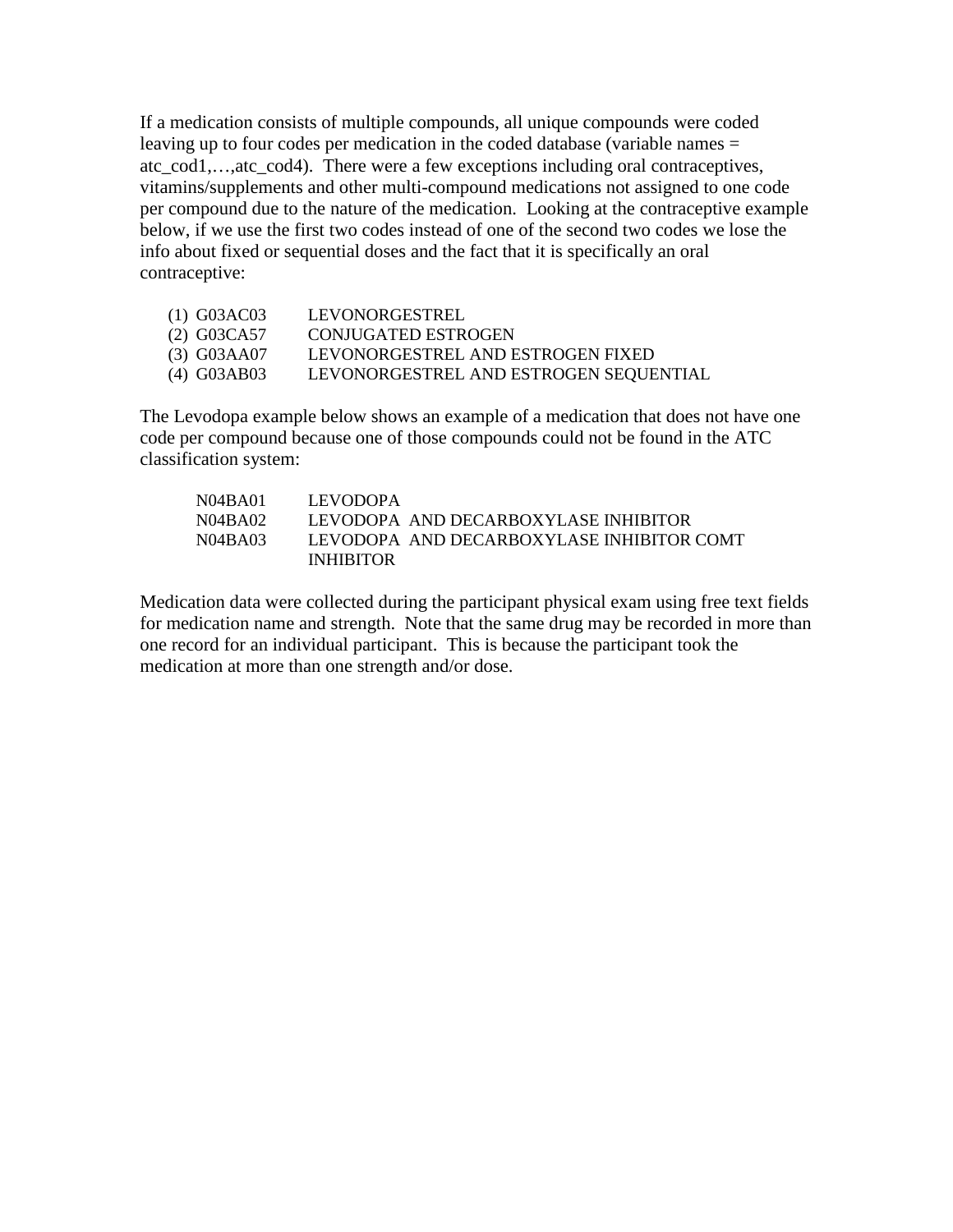Medication coding was carried out in two steps. (1) Medication names that matched those in the coding dictionary were coded automatically. (2) If the medication name did not match (e.g. because of misspelling) or if there were more than one use for the drug, a code was assigned manually with physician input based on the use of the drug. An EXCEL spreadsheet 'vr\_meds\_ex01\_3\_0242\_coding\_manual\_supplement.xls' exists that contains a cross reference for drugs that have more than one code in the ATC dictionary. For example acetylsalicylic acid can be coded in 3 ways, depending on its use:

| <b>MEDNAME</b>         | <b>OTHER CODE</b> | <b>ATC CODE</b> | <b>SYSTEM</b> | <b>THER GP</b>   | <b>PHRM GP</b>    | <b>CHEM GP</b>     |
|------------------------|-------------------|-----------------|---------------|------------------|-------------------|--------------------|
| <b>ACETYLSALICYLIC</b> |                   |                 |               |                  |                   |                    |
| ACID                   | <b>B01AC06</b>    | A01AD05         | A             | A01              | A01A              | A01AD              |
| <b>ACETYLSALICYLIC</b> |                   |                 |               |                  |                   |                    |
| <b>ACID</b>            | <b>N02BA01</b>    | A01AD05         | A             | A01              | A01A              | A01AD              |
|                        |                   |                 |               |                  |                   |                    |
| <b>ACETYLSALICYLIC</b> |                   |                 |               |                  |                   |                    |
| <b>ACID</b>            | A01AD05           | <b>B01AC06</b>  | B             | <b>B01</b>       | <b>B01A</b>       | B01AC              |
| <b>ACETYLSALICYLIC</b> |                   |                 |               |                  |                   |                    |
| <b>ACID</b>            | <b>N02BA01</b>    | <b>B01AC06</b>  | B             | <b>B01</b>       | <b>B01A</b>       | B01AC              |
|                        |                   |                 |               |                  |                   |                    |
| <b>ACETYLSALICYLIC</b> |                   |                 |               |                  |                   |                    |
| ACID                   | A01AD05           | <b>N02BA01</b>  | N             | N <sub>0</sub> 2 | N <sub>02</sub> B | N <sub>02</sub> BA |
| <b>ACETYLSALICYLIC</b> |                   |                 |               |                  |                   |                    |
| ACID                   | <b>B01AC06</b>    | <b>N02BA01</b>  | N             | N <sub>0</sub> 2 | N <sub>02</sub> B | N02BA              |

If one is searching the medication database for participants taking an analgesic (THER\_GP =  $N02$ ), one may consider searching participants taking A01AD05 or B01AC06 as well. This EXCEL file is sorted by atc\_code. The ATC codes that correspond to that chemical name are contained in the column 'other\_code'.

The ATC classification database contains only generic drug names. Brand names have been added and continue to be added to the FHS coding dictionary as they arise. During the process, the free text for medication name that is in the exam data sets was not changed from that which was originally entered.

Note: This data set was coded between July 2008 and January 2009. The ATC codes available during that time were used.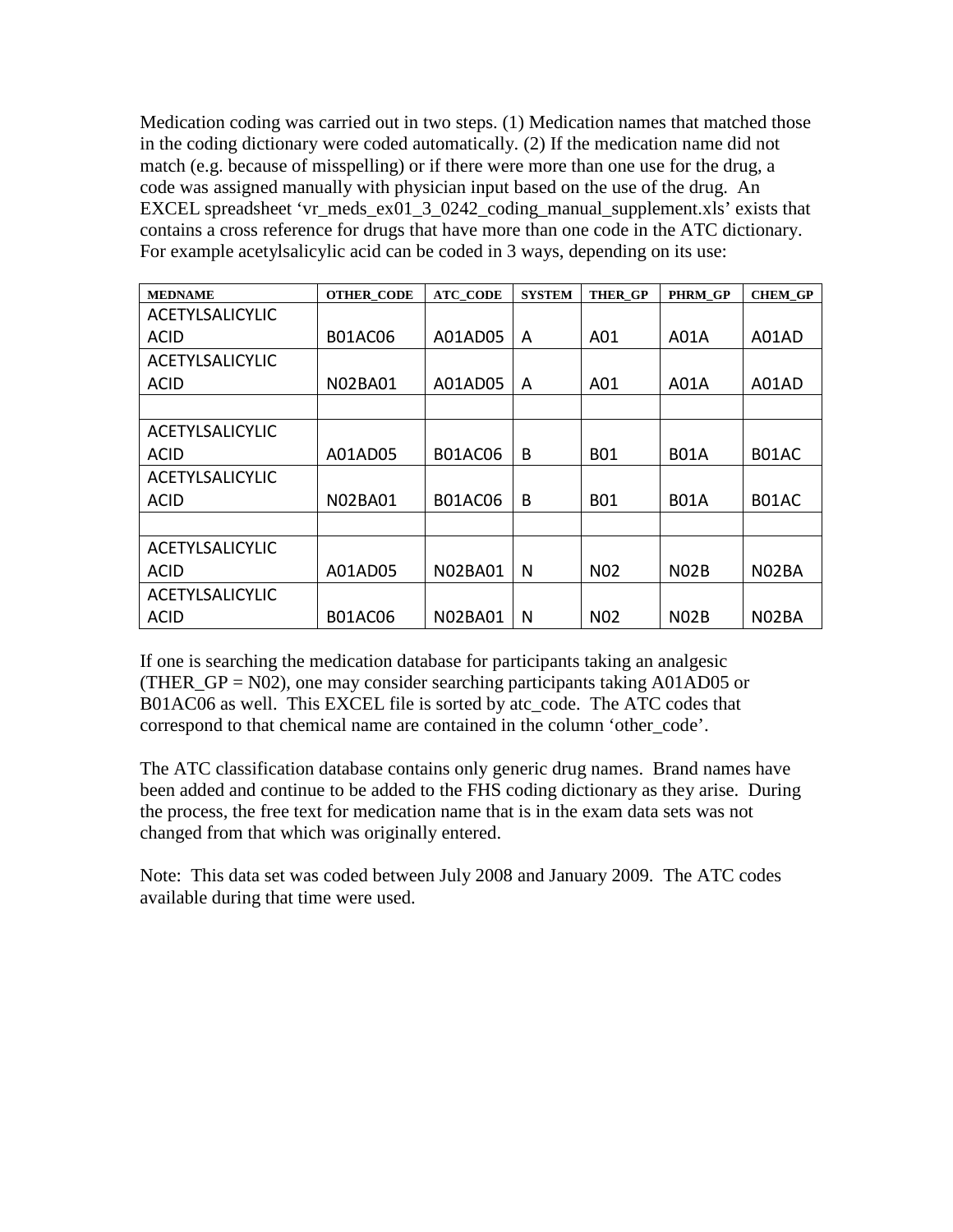## Variables:

As discussed above, the ATC codes assigned to a drug can be broken down into five parts. For example in the code N02BE01:

The first character (N) represents the main anatomical group.

In this example  $N =$  Nervous System.

 Variables System1 – System4 are descriptions/labels for the main anatomical group. Characters two and three (02) represent the therapeutic subgroup.

In this example  $N02$  = Analgesics.

 Variables Ther\_gp1 – Ther\_gp4 are descriptions/labels for the therapeutic group. Character four (B) represents the pharmacological subgroup.

In this example  $N02B =$  Other analgesics and antipyretics.

 Variables Phrm\_gp1 – Phrm\_gp4 are descriptions/labels for the pharmacological subgroup.

Character five (E) represents the chemical subgroup.

In this example  $N02BE =$  Anilides.

Variables Chem\_gp1 – Chem\_gp4 are descriptions/labels for the chemical subgroup. Characters six and seven (01) represent the chemical substance.

In this example  $N02BE01 = Paracetamol$  (acetaminophen).

Variables Chem\_nm1 – Chem\_nm4 are the chemical substance name.

If specific chemical name/origin was not known, that record contains a partial code (i.e., less than 7 characters). For example, "ANTIHISTAMINE" was coded R06A for systemic use or D04AA for topical use. "ANTACID" was coded A02A since source was unknown.

Data set contains records only for those reporting that they took medications (3,174 participants).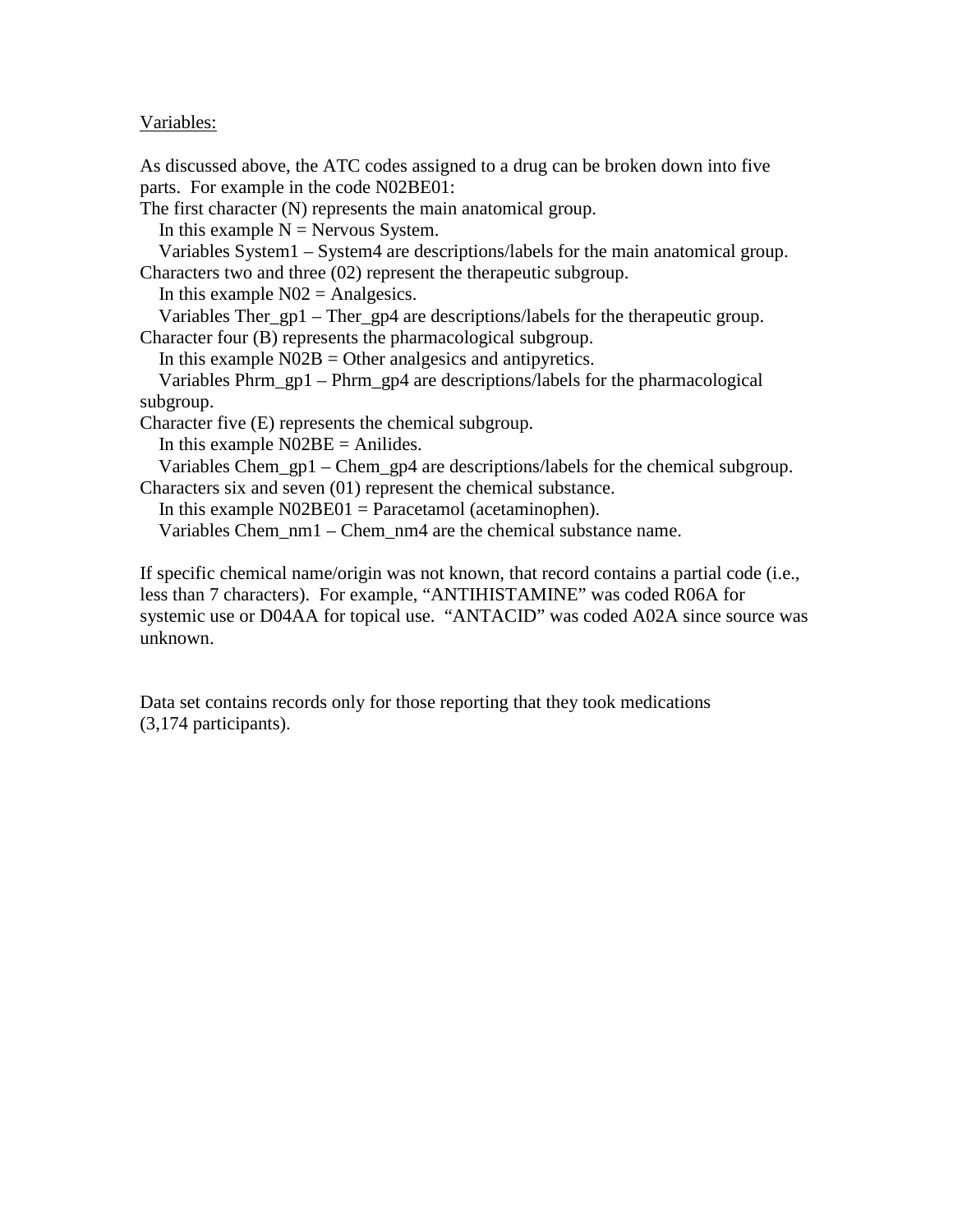| <b>VARIABLE</b> | <b>DESCRIPTION</b>                                                                                              |
|-----------------|-----------------------------------------------------------------------------------------------------------------|
| Idtype          | Framingham Heart Study cohort identifier<br>$3 =$ Generation 3                                                  |
| Id              | Framingham Heart Study participant ID number<br>** deleted to preserve confidentiality, use random ID (PID)     |
| Pid             | Random ID<br>**random ID replaces Framingham ID to preserve confidentiality                                     |
| Medname         | Medication Name – Character Field<br>$n=11,574$                                                                 |
| Medstren        | Medication Strength – Character Field<br>$BLANK = missing (n = 2,789)$                                          |
| Mednum          | Number taken for given period (medper).<br>$0.5 - 42$<br>. missing $(n=1,486)$                                  |
| Medper          | Period range<br>$1 = Day$<br>$2 = \text{Week}$<br>$3 = \text{Month}$<br>. missing $(n = 1,468)$                 |
| Medprn          | Medication taken as needed<br>$0 = No$<br>$1 = Yes$<br>$BLANK = missing (n = 5,788)$                            |
| Atc_cod1        | ATC Code for medication or first drug in compound<br><b>Character Field</b><br>$BLANK = not coded (n = 1,256)$  |
| Atc_cod2        | ATC Code for second drug in compound<br><b>Character Field</b><br>$BLANK = not coded or single drug (n=10,645)$ |
| Atc_cod3        | ATC Code for third drug in compound<br><b>Character Field</b><br>$BLANK = not coded or single drug (n=11,333)$  |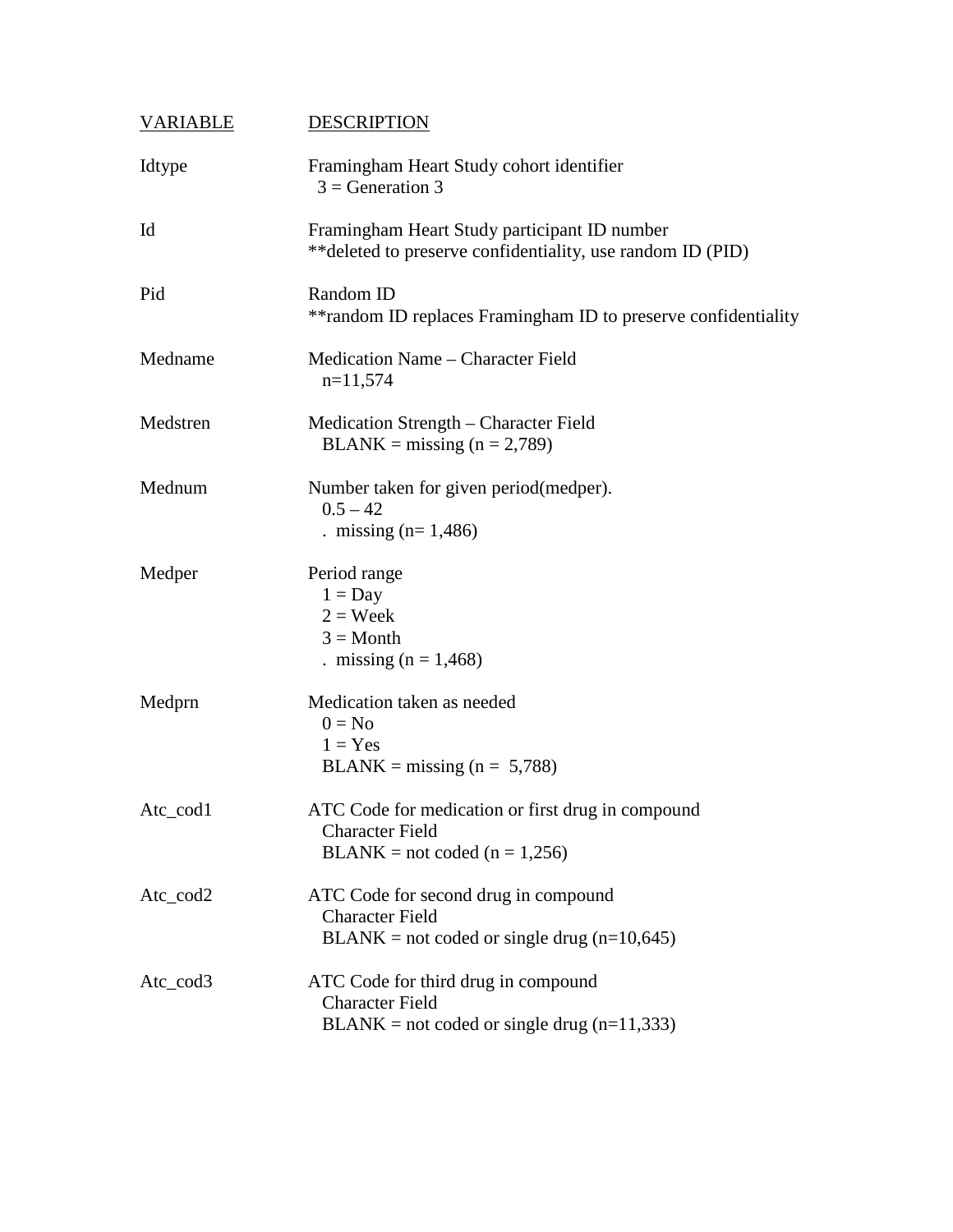| Atc_cod4            | ATC Code for fourth drug in compound<br><b>Character Field</b><br>$BLANK = not coded or single drug (n=11,569)$                                       |
|---------------------|-------------------------------------------------------------------------------------------------------------------------------------------------------|
| System1             | Description / Label for Anatomical Main Group -<br>Medication or first Drug in Compound<br><b>Character Field</b><br>$BLANK = not coded (n=1,256)$    |
| System2             | Description / Label for Anatomical Main Group -<br>Second Drug in Compound<br><b>Character Field</b><br>$BLANK = not coded or single drug (n=10,645)$ |
| System <sub>3</sub> | Description / Label for Anatomical Main Group -<br>Third Drug in Compound<br><b>Character Field</b><br>$BLANK = not coded or single drug (n=11,333)$  |
| System4             | Description / Label for Anatomical Main Group -<br>Fourth Drug in Compound<br><b>Character Field</b><br>$BLANK = not coded or single drug (n=11,569)$ |
| $There\_gp1$        | Description / Label for Therapeutic Subgroup –<br>Medication or first Drug in Compound<br><b>Character Field</b><br>$BLANK = not coded (n=1,256)$     |
| Ther_gp2            | Description / Label for Therapeutic Subgroup -<br>Second Drug in Compound<br><b>Character Field</b><br>$BLANK = not coded or single drug (n=10,645)$  |
| Ther_gp3            | Description / Label for Therapeutic Subgroup –<br>Third Drug in Compound<br><b>Character Field</b><br>$BLANK = not coded or single drug (n=11,333)$   |
| $There\_gp4$        | Description / Label for Therapeutic Subgroup –<br>Fourth Drug in Compound<br><b>Character Field</b><br>$BLANK = not coded or single drug (n=11,569)$  |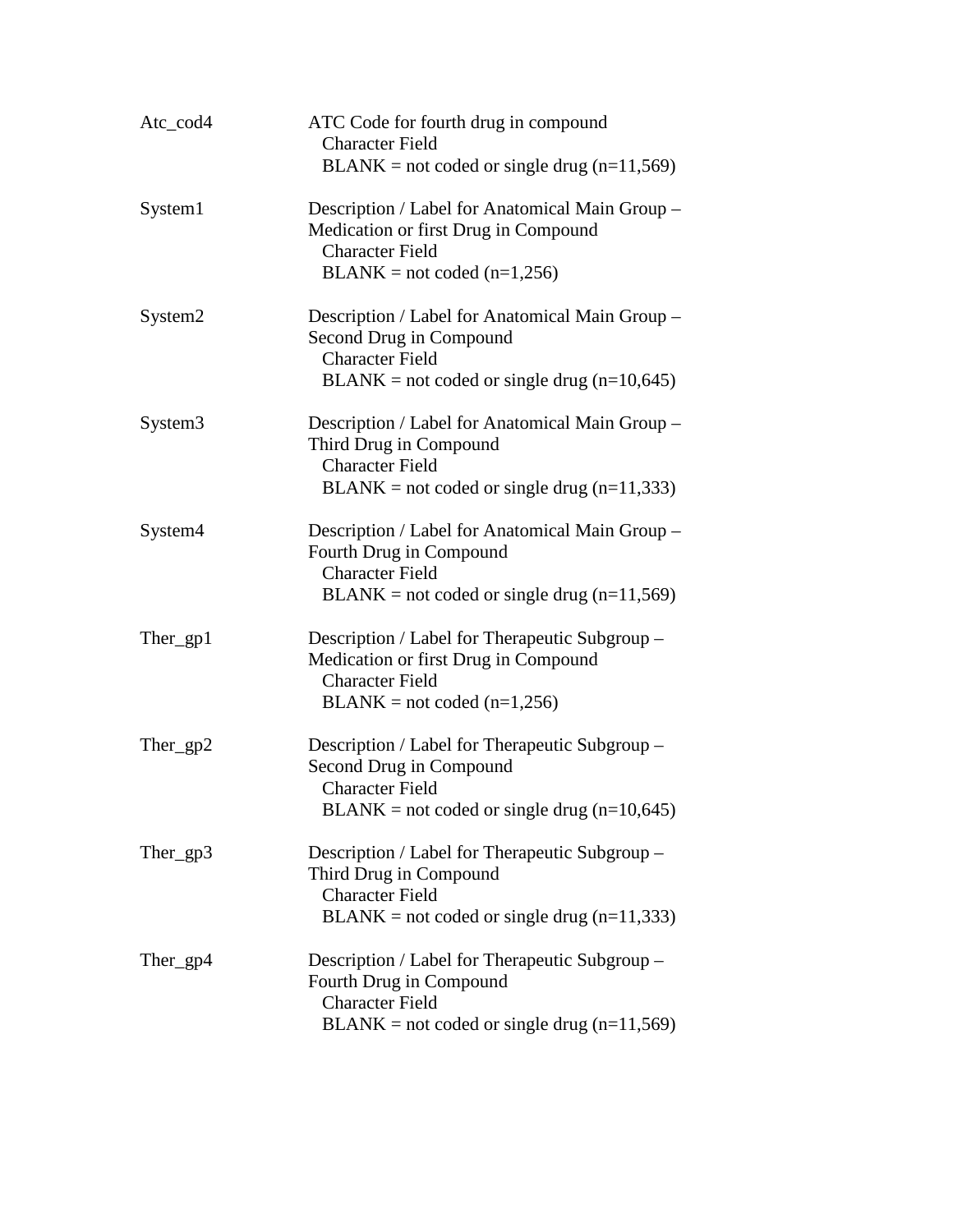| $Phrm\_gp1$ | Description / Label for Pharmacological Subgroup –<br>Medication or first Drug in Compound<br><b>Character Field</b><br>$BLANK = not coded (n=1,256)$    |
|-------------|----------------------------------------------------------------------------------------------------------------------------------------------------------|
| $Phrm\_gp2$ | Description / Label for Pharmacological Subgroup –<br>Second Drug in Compound<br><b>Character Field</b><br>$BLANK = not coded or single drug (n=10,645)$ |
| $Phrm\_gp3$ | Description / Label for Pharmacological Subgroup -<br>Third Drug in Compound<br><b>Character Field</b><br>$BLANK = not coded or single drug (n=11,333)$  |
| Phrm_gp4    | Description / Label for Pharmacological Subgroup -<br>Fourth Drug in Compound<br><b>Character Field</b><br>$BLANK = not coded or single drug (n=11,569)$ |
| Chem_gp1    | Description / Label for Chemical Subgroup –<br>Medication or first Drug in Compound<br><b>Character Field</b><br>$BLANK = not coded (n=1,284)$           |
| $Chem\_gp2$ | Description / Label for Chemical Subgroup –<br>Second Drug in Compound<br><b>Character Field</b><br>$BLANK = not coded or single drug (n=10,645)$        |
| $Chem\_gp3$ | Description / Label for Chemical Subgroup –<br>Third Drug in Compound<br><b>Character Field</b><br>$BLANK = not coded or single drug (n=11,333)$         |
| $Chem\_gp4$ | Description / Label for Chemical Subgroup –<br>Fourth Drug in Compound<br><b>Character Field</b><br>$BLANK = not coded or single drug (n=11,569)$        |